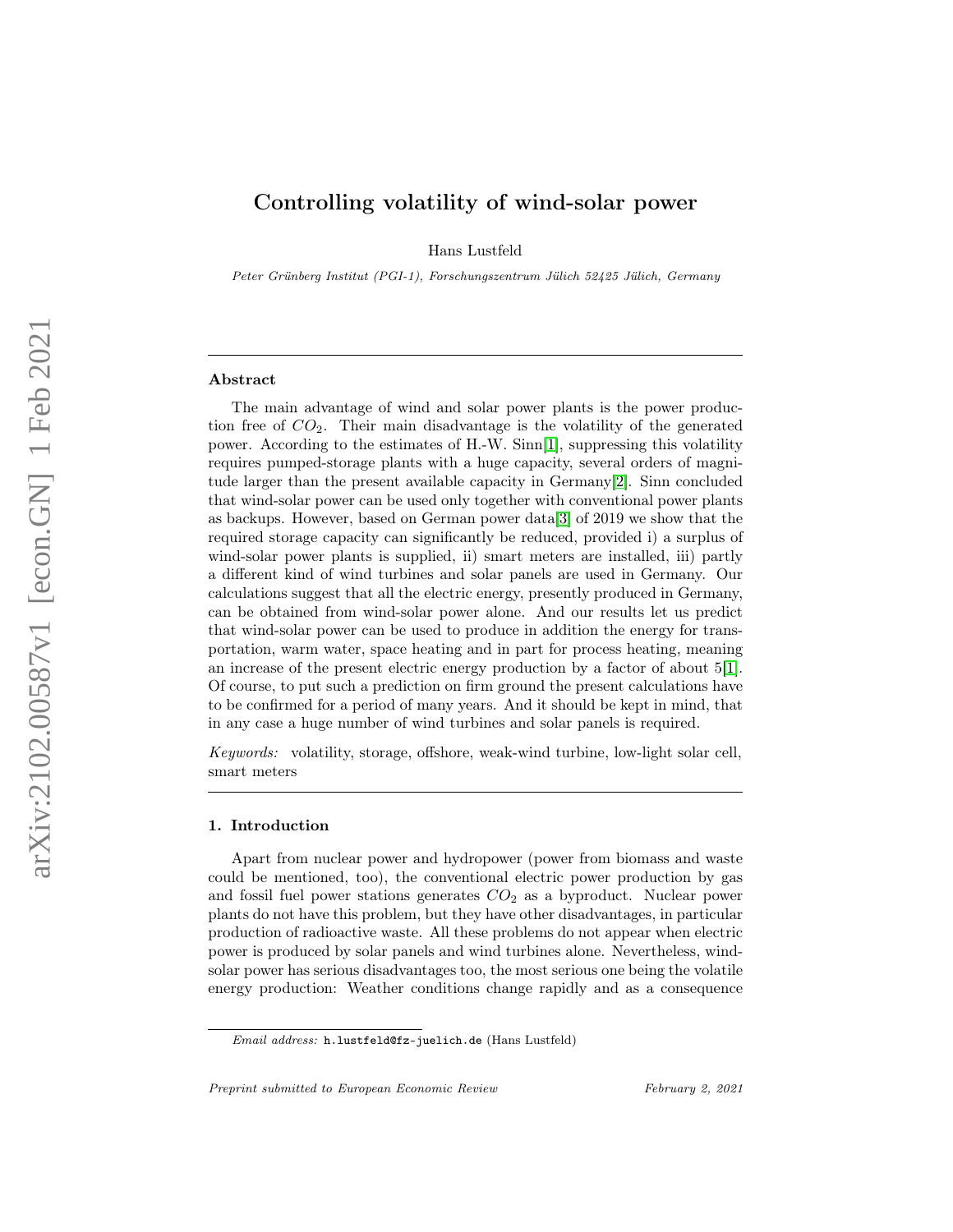## 1 INTRODUCTION 2

energy production of wind-solar power fluctuates considerably. How serious the consequences are, depends on two factors: i) the strength of the volatility, ii) the volatility that a consumer can tolerate - cf. the key phrase "new thinking"[\[4\]](#page-10-0).

The problem of volatility is always a consequence of the mismatch between electric power production and electric power consumption. If we just consider passive storage devices, like pumped-storage plants, for example, the strength of volatility can be determined in the following way. We divide the wind-solar energy production  $P_v$  and the energy demand  $P_d$  into two parts: the average parts  $P_{va}$  and  $P_{da}$  being constant over the year and the fluctuating parts  $P_{vf}$  and  $P_{df}$ . The power  $P_{sf}$  streaming into and out of storage devices has a fluctuation part only since the devices are passive. The average of each fluctuating part is zero. Therefore we get the simple equations

$$
P_{va} = P_{da} \tag{1}
$$

and therefore,

<span id="page-1-0"></span>
$$
P_{sf} = P_{vf} - P_{df} \tag{2}
$$

Integrating these powers yields the energies

$$
E_{\nu(d)}(t) = E_{\nu a(da)}(t) + E_{\nu f(df)}(t)
$$
  
\n
$$
E_{\nu a(da)}(t) = P_{\nu a(da)} \cdot t
$$
  
\n
$$
E_{\nu f(df)}(t) = \int_0^t P_{\nu f(df)} dt
$$
  
\n
$$
E_{sf} = E_{\nu f} - E_{df}
$$
\n(3)

The required storage  $E_{sfmax}$  is obtained from the expression

<span id="page-1-1"></span>
$$
E_{sfmax} = \max_t \{ E_{sf}(t) \} - \min \{ E_{sf}(t) \}
$$
 (4)

In order to obtain these functions for 2019, we have used the data of ref[\[3\]](#page-9-2) which contain power measurements every 15 minutes [in MW] for electric load and the volatile power, consisting of: offshore and onshore windpower as well as solar power. The result is obtained directly for the demand (load):  $P_{da} =$ 56.4GW and the fluctuation part  $E_{df}$  is plotted in Fig[.1.](#page-2-0) The correct values for  $P_{va}$  and  $P_{vf}$  require a moment of consideration. The measurement data lead to the value  $\hat{P}_{va} = 18.9 \text{GW}.$ 

Since we intend to satisfy the average electric energy demand by windsolar power alone, we need an average electric power production of at least  $P_{va} = P_{da} = 56.4$  GW as well. To manage this problem, we assume that the distribution of solar cells and wind turbines is already at its optimum in Germany. In that case we can easily estimate the situation where all average electric energy is delivered by wind-solar power: We just have to multiply the average wind-solar power and its fluctuation by a scaling factor [\[1\]](#page-9-0). Clearly the distribution of wind-solar power is not at its optimum in reality. Therefore, the scaling is an approximation. However, understanding the trends is the aim of this paper and for that purpose the scaling will be a sufficiently good approximation. As the distribution becomes increasingly optimized, such an approximation will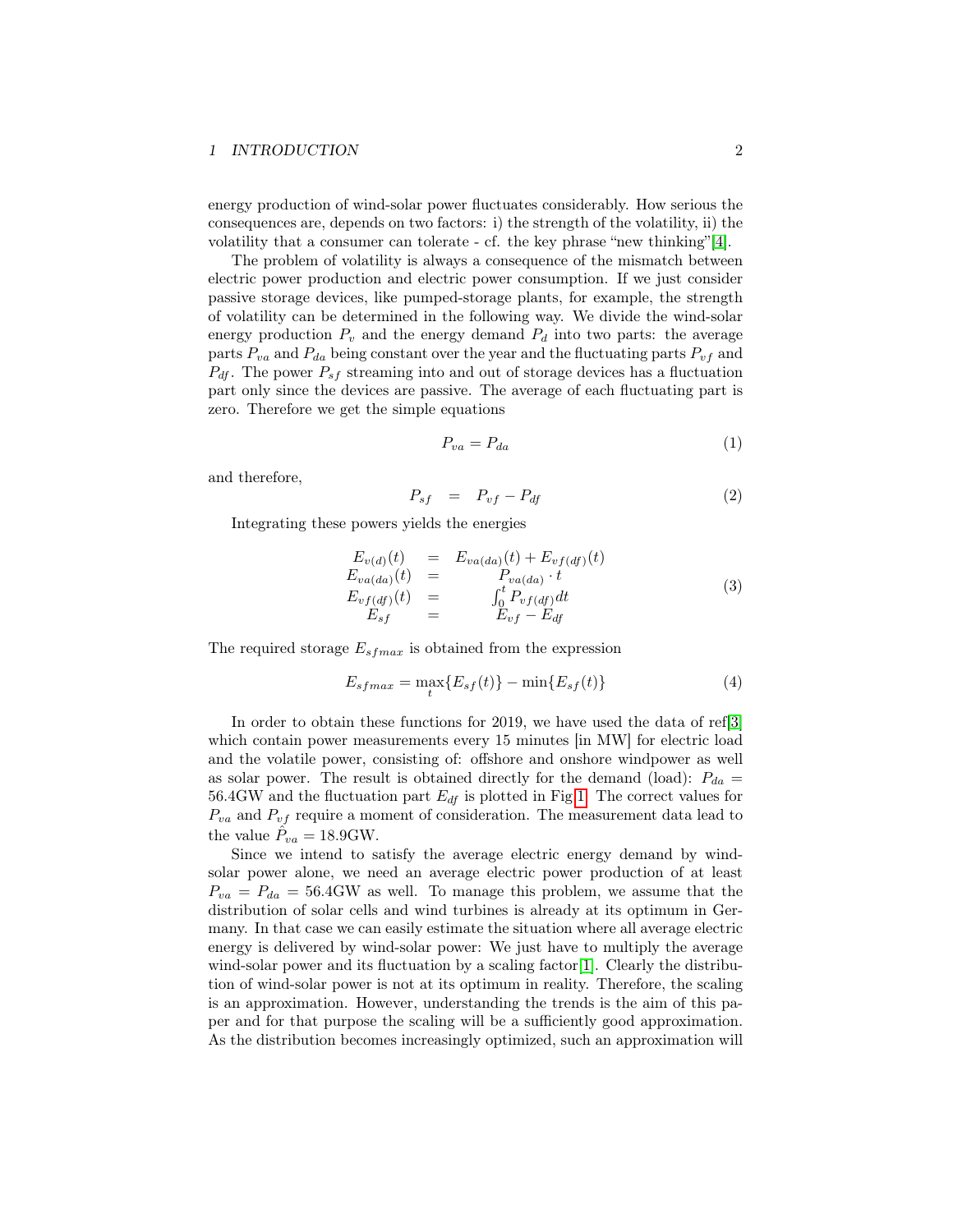

<span id="page-2-0"></span>Figure 1: Fluctuation parts and storage: (Green) dashed line: Fluctuating part  $E_{vf}$  of (scaled) volatile energy  $E_v$ . (Red) dotted line: Fluctuation part  $E_{df}$  of energy demand  $E_d$ .(Black) solid line: (Scaled) fluctuating part  $E_{vf}$  of wind-solar energy minus fluctuating part  $E_{df}$  of demand  $E_d$ . From the difference between max and min the required storage can be read off. Note the dominance of  $E_{vf}$ . For comparison the fluctuation part  $E_{vfOff}$  of the (scaled) offshore energy  $E_{vOff}$  is shown. Here the scaling factor is  $56.4/2.76$ 

steadily improve. Now taking as natural scaling factor 56.4/18.9 for wind-solar power we get

$$
P_{va} = \hat{P}_{va} \cdot \frac{56.4}{18.9} = P_{da}
$$
  
\n
$$
P_{vf} = \hat{P}_{vf} \cdot \frac{56.4}{18.9}
$$
 (5)

where  $\hat{P}_{va}$  and  $\hat{P}_{vf}$  are obtained from the measurement data. In the same way we get the scaled integrated quantities  $E_v, E_{va}$  and  $E_{vf}$  after scaling the original mathematical expressions with the same factor. Together with the scaling factor 56.4/18.9 those expressions will be used throughout this paper. Of course, wind-solar and demand data differ from year to year, but, considered over the year 2019, the typical properties should be similar enough to reveal the relevant trends. For a detailed technical analysis, the observation period of one year does, of course, not suffice. Instead, observation periods over many years are necessary. This is possible, but beyond the scope of the present paper.

As a first application we calculate the storage capacity necessary to fulfill eq. [\[2\]](#page-1-0) and we find: the required electric storage removing volatility is  $75.9TWh$ , cf. eq[.4](#page-1-1) and Fig[.1.](#page-2-0)

This result proves that volatility is a serious problem. Indeed volatility led Sinn to the conclusion that energy production resting essentially on wind-solar power alone will take us into an economic nirvana[\[5\]](#page-10-1). One could argue that even a total storage capacity of about 84TWh[\[1\]](#page-9-0), [\[2\]](#page-9-1) is in principle feasible by transforming the huge Norwegian hydro dams into pumped-storage plants.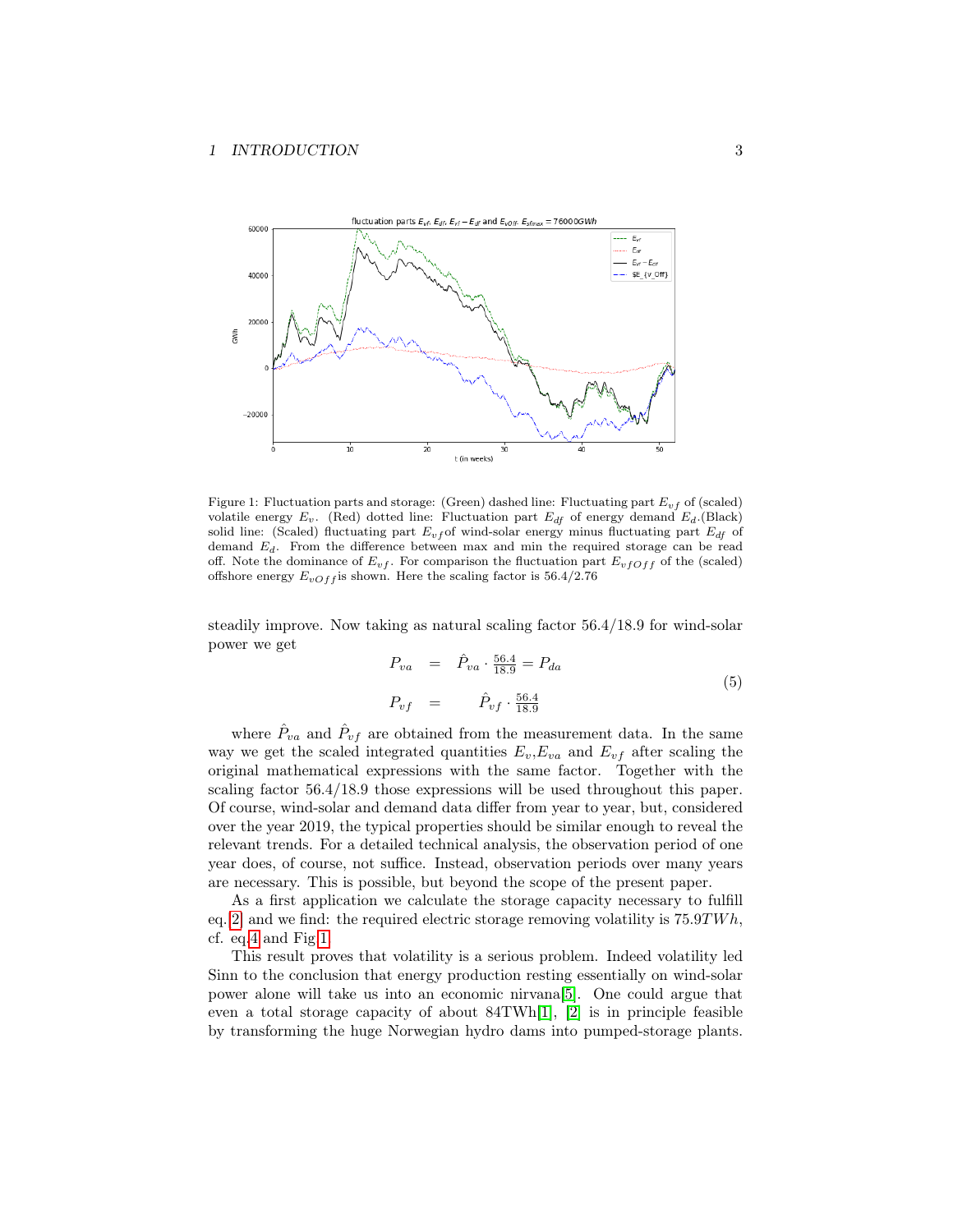However, two facts are obvious: i) The present electric power production has to be multiplied by a factor of about 5 [\[1\]](#page-9-0), if all transportation, warm water, space heating and a considerable percentage of process heating are switched to electric power as well. With the configuration presented here so far, this is impossible. ii) Even if we do not consider transportation, warm water, space heating, and process heating, the pump storage capacity requirements would be so enormous that an export of this wind-solar scheme to many other nations would be out of the question - a bitter disadvantage when Germany wants to be a forerunner.

How can we successfully proceed? Of course we need a kind of active buffering. Sinn [\[1\]](#page-9-0) suggests various combinations between wind-solar power and conventional power plants. This works for the present needs but eliminates the advantages of using wind-solar power alone. Furthermore, this scheme becomes questionable if the needs of electric power are five times greater than now. And that will happen if energy production of Germany will be switched to electric power generation as far as possible.

In this paper we discard such schemes. Instead we suggest a combination of three methods: First, creating a surplus of wind-solar power. Second, applying smart meters[\[4\]](#page-10-0). Both methods are described in section II. We show that through these methods the storage capacity requirements are reduced by a factor of about 50 or even become marginal. Third, applying new criteria for optimizing the efficiency of wind turbines, solar cells and their distribution across the country. We show in section III that through these additional methods the smart meters need distinctively less flexibility. We think that these results give us the justification for extrapolating to the case where in addition to the present electrical energy production all energy for the total transport, warm water, space heating and and a considerable percentage of process heating is exclusively obtained from wind-solar power. This is discussed in section IV. Our conclusions are presented at the end of the paper.

### 2. Surplus of wind-solar power and smart meters

In this section we discuss the situation, in which the generation of electric power is taken over by wind-solar power alone.

In contrast to simple passive buffers like pumped-storage plants with all their capacity limitations active buffers like power plants can satisfy the demand necessary for guaranteeing a safe power delivery. To avoid  $CO<sub>2</sub>$  production we choose as active buffers wind-solar power itself. Assuming[\[1\]](#page-9-0) as above an already optimum distribution of wind-solar power devices across the nation, the surplus of wind-solar power can be expressed again by a scaling factor, the strength  $\alpha$ , and we get for the wind-solar energy

$$
E_v(t) \longrightarrow (1+\alpha)E_v(t), \alpha = const
$$

The price to be paid for this scheme is a reduced efficiency. This is all the more the case since at times of low wind-solar power the surplus of wind-solar power is reduced as well enforcing a larger  $\alpha$  value than expected from the average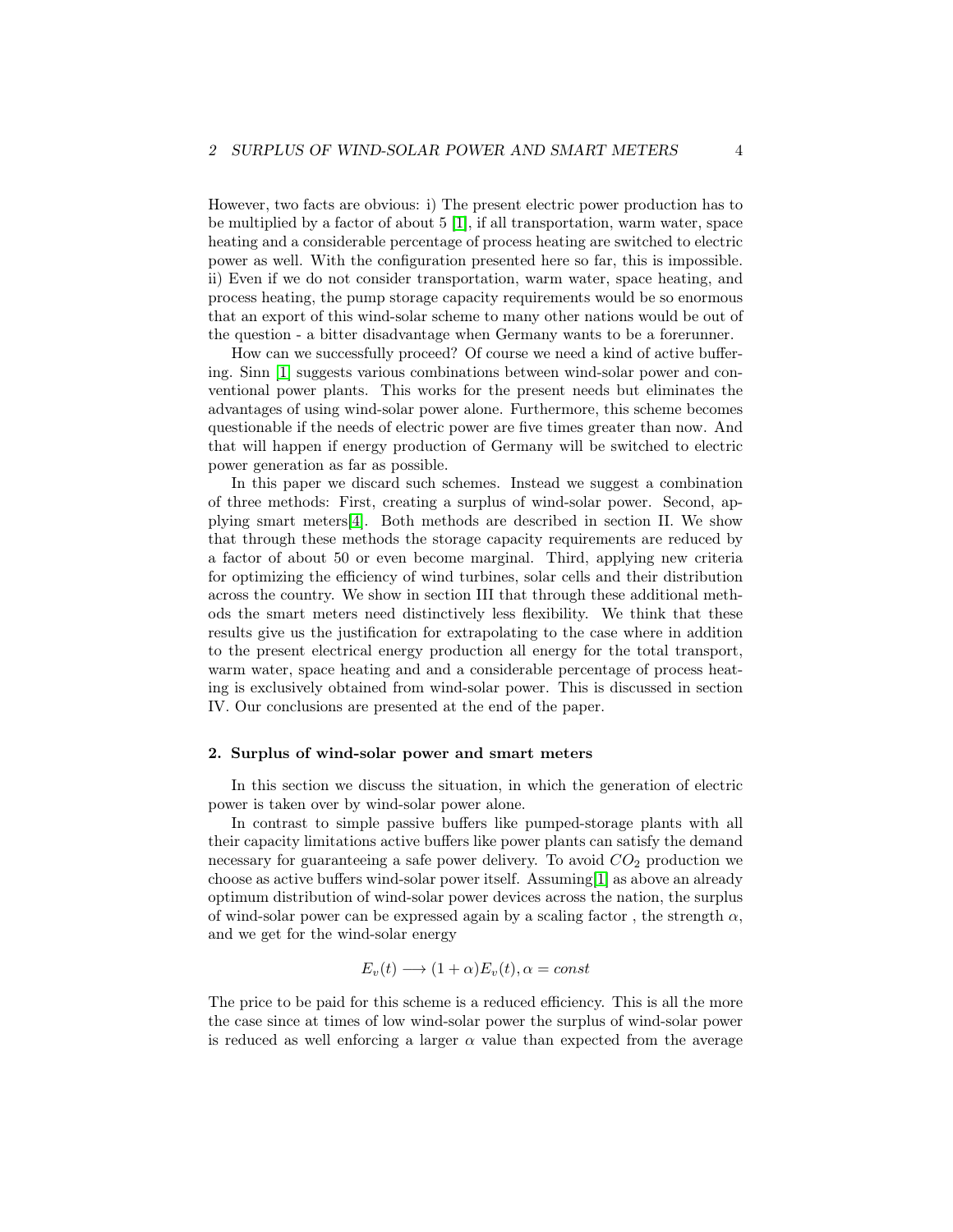gain in power. To keep  $\alpha$  within reasonable limits we need the concept [\[6\]](#page-10-2) and on a large scale the application[\[7\]](#page-10-3) of smart meters[\[4\]](#page-10-0). Such devices control the electrical consumption very effectively by setting higher consumption prices if less power is available and lower prices if there is a surplus of power. Thus smart meters act like passive buffering devices by moving the peaks of electric consumption to the peaks of wind-solar power. We note in passing that moving electric consumption on an hourly basis or less has the same effect as smoothing, cf. ref. [\[1\]](#page-9-0), section 4.

Of course a detailed simulation of smart meters is intricate. However, we think that the following simulation of smart meters reflects the principle effects satisfactorily:  $E_d(t)$  is the energy of electric consumption as function of time. Now, if wind-solar production is not sufficient, it produces energy corresponding to a demand  $E_d(t') < E_d(t)$ . The smart meters have now the task, by increasing prices for  $1kWh$  to enforce a reduced demand, namely  $E_d(t')$ . Clearly that is always possible - due to exorbitant prices, if necessary. But to avoid such uneconomic incidents we introduce the delay time  $\tau \geq 0$  and require  $t' > t - \tau$ . The analogous happens for a surplus of wind-solar power: If there is an excess production of electric energy, corresponding to  $E_d(t') > E_d(t)$ , smart meters charge low prices and  $E_d$  is again not that of time t but that of  $t'$  and  $t' < t + \tau$ . This means the strict requirement  $t' = t$  is replaced by

<span id="page-4-0"></span>
$$
E_d(t - \tau) < E_d(t') < E_d(t + \tau), \, |t' - t| \le \tau \tag{6}
$$

As is the case in the applications of real smart meters, the electric power consumption becomes more flexible in this simulation. The produced energy till time t need not be  $E_d(t)$  exactly but staying in the interval of eq.[\(6\)](#page-4-0) suffices. This flexibility saves storage capacity as can be seen from an extreme (hypothetical) case: If  $\tau$  becomes sufficiently big the required storage capacity approaches zero. Of course such large values of  $\tau$  are unrealistic. However, values of hours or even days can be acceptable. We assume that a limit  $\tau$  < 1 day is a very reasonable one. And note, this simulation of smart meters fulfills the criterion that - as in real smart meters - consumption of energy is only moved, no energy is generated or lost.

To avoid large  $\tau$  values, finite  $\alpha$ -values and possibly electric buffering devices are still needed. We find out the relation between delay time  $\tau$ , capacity  $E_{s{fmax}}$ , and strength  $\alpha$  in the following manner:

We fix  $\alpha$  and  $\tau$ , proceed in time steps  $\Delta t = 15$ min and define  $E_d(t') = \check{E}_d$ . At the beginning we set  $\check{E} = 0$  and  $E_{sf} = 0$ . Now at time  $t + \Delta t$  we get

$$
\delta E_v = (1 + \alpha) P_v(t) \cdot \Delta t
$$

Now three cases have to be distinguished (we set  $s = t + \Delta t$ ):

i)  $E_d(s-\tau) \leq \check{E}_d + \delta E_v \leq E_d(s+\tau)$ , then  $\check{E}_d \to \check{E}_d + \delta E_v$ . ii)  $\breve{E}_d + \delta E_v > E_d(s+\tau)$ , then  $\breve{E}_d \to E_d(s+\tau)$  and  $E_{sf} \to E_{sf} + \breve{E}_d + \delta E_v$  $E_d(s+\tau)$ 

iii) 
$$
\breve{E}_d + \delta E_v < E_d(s - \tau)
$$
, then  $\breve{E}_d \to E_d(s - \tau)$  and  $E_{sf} \to E_{sf} + \breve{E}_d + \delta E_v - E_d(s - \tau)$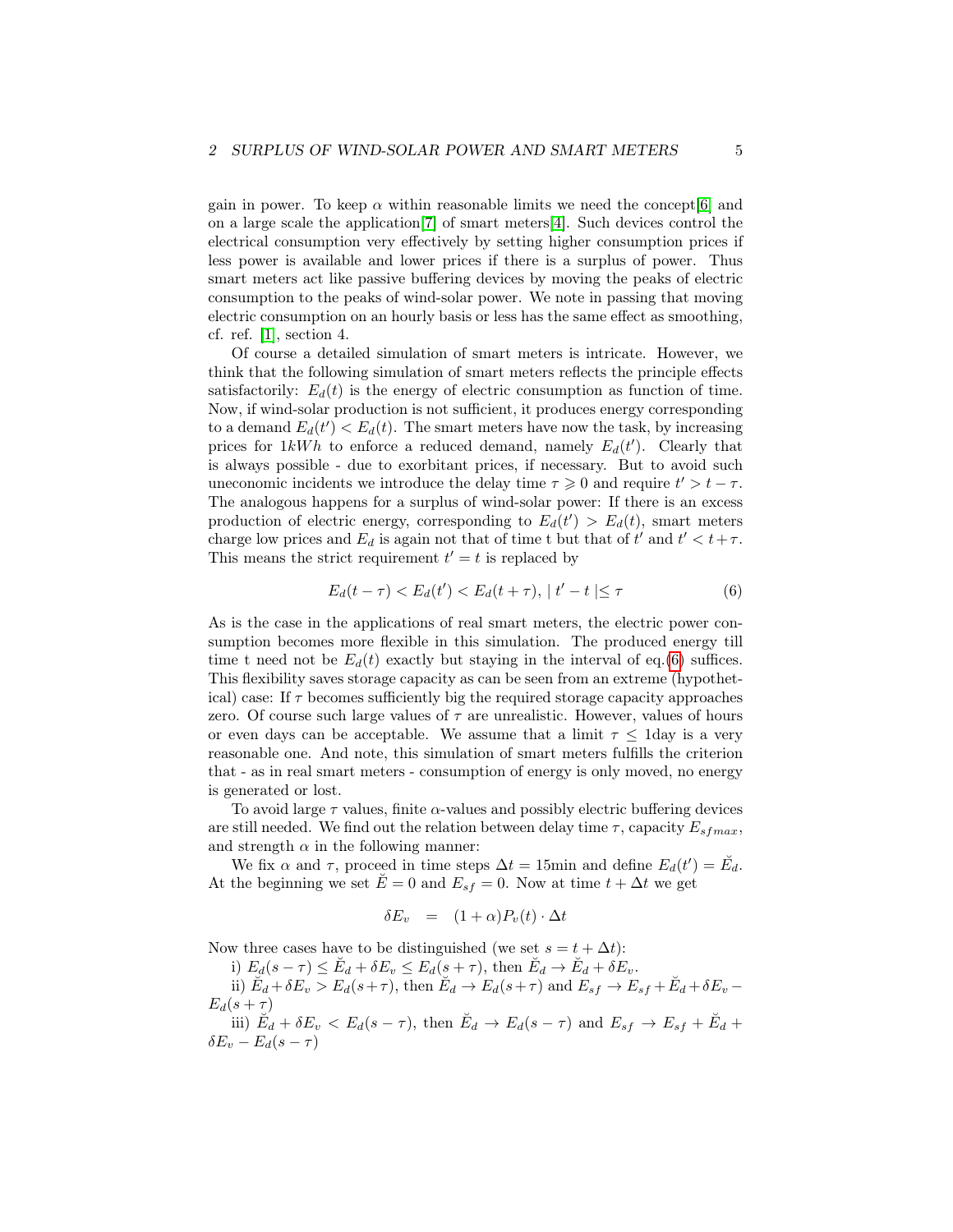

<span id="page-5-0"></span>Figure 2: Delay time  $\tau$ [days] versus storage capacity  $E_{s, fmax}[GWh]$  for various values of the strength  $\alpha$ . The curves demonstrate that a decrease of the storage capacity can indeed be compensated by an increase of  $\alpha$ . E.g.  $\tau = 1$ day can be obtained by setting  $\alpha = 0.3$  and storage capacity of 3100 GWh or  $\alpha = 0.5$  and storage capacity of 2400 GWh or  $\alpha = 0.7$  and storage capacity of 1500 GWh or  $\alpha = 1.0$  and storage capacity of 400 GWh.

Furthermore, to save storage, we enforce  $E_{sf} \leq 0$  by replacing a positive  $E_{sf}$  with zero. Thus a positive  $E_{sf}$  becomes a kind of 'wasted' energy that has to be removed somehow (see below). At the end of the calculation  $E_{s{fmax}}$  is given by

$$
E_{sfmax} = \max_t \{-E_{sf}(t)\}
$$

Repeating this procedure for various  $\tau$  values we get the function  $E_{sfmax}(\tau, \alpha)$  and from that function the inverse function  $\tau(E_{sfmax}, \alpha)$ .

Results of our calculations are shown in Fig[.2.](#page-5-0) We have plotted  $\tau(E_{sfmax}, \alpha)$ for various fixed  $\alpha$  values. The results contain the important conclusion that storage capacity can be replaced by a surplus of wind-solar power. This phenomenon opens a wide field of possibilities: If storage capacity does not represent a problem  $\alpha = 0.3$  might be sufficient. On the other hand storage capacity becomes rather uncritical for  $\alpha \geq 0.5$ . And for  $\alpha = 1$  the storage capacity is no longer a problem.

The arising 'wasted' energy need not be small at all. In fact, if all possible energy is generated the average power amounts to  $(1+\alpha) \cdot 56.4GW$  and thus the average 'wasted' power to  $\alpha$  · 56.4GW. To get rid of it directly is one possibility. This can easily be achieved by reducing the wind-solar power, as soon as 'wasted' energy begins to build up. The advantage of this procedure would be a strain imposed on the electricity network that would not essentially be higher than for  $\alpha = 0.$ 

An alternative would be exploiting this 'wasted' power for processes, e.g. for electrolytic and chemical processes. However one has to keep in mind that the surplus power is really extremely volatile as can be seen from Fig[.3](#page-6-0) for  $\alpha = 0.5$ .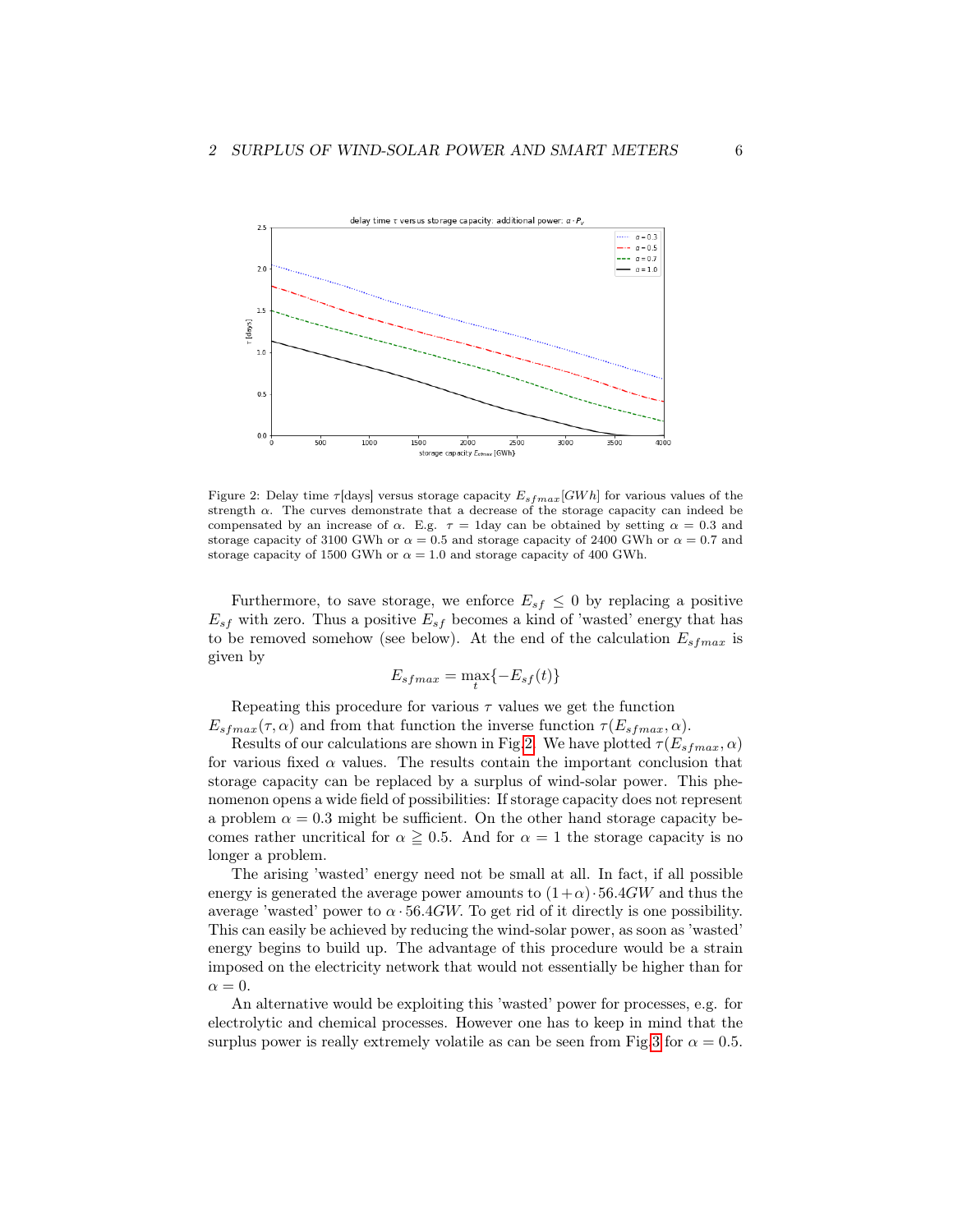

<span id="page-6-0"></span>Figure 3: 'Wasted' power for storage capacity  $2400GW h$ ,  $\alpha = 0.5$ ,  $\tau = 1.0$  days. This power is generated, if the surplus wind-solar devices work all the time with maximum power available. (Black) solid line: 'Wasted' power averaged over 24h. (Red) dashed line: 'Wasted' power averaged over one year. The averaged value is  $\alpha$  56.4GW.

Apart from high peaks there are - more important - periods, even weeks, where no 'wasted' power is available.

The absolute costs per  $kWh$  depend on assumptions, of how prices will develop in the future and which indirect costs have to be included in the calculation and which not. In fact, the estimates fluctuate strongly[\[1\]](#page-9-0)[\[8\]](#page-10-4)[\[9\]](#page-10-5). However, the relative increase of running costs per  $kWh$  due to the 'wasted' power can be assessed: For a small contribution of wind-solar power - so small, that peaks do not overshoot consumption - suppose running costs in the average to be  $ws_{small}][\mathcal{E}/kWh]$ . However, we do not deal with a small contribution. Instead an average demand of 56.4GW has to be satisfied. Applying the surplus power approach fulfilling this demand requires an average production of  $(1 + \alpha) \cdot 56.4GW$ . Therefore, the increase of the running costs is  $ws_{small} \rightarrow ws_{small} \cdot (1+\alpha)$  and the relative increase is given by  $\alpha$ .

## 3. Low energy production and offshore wind turbines

At first sight it may seem obvious that wind-solar power should have its nominal power at high winds, at high sun radiation and moreover in regions with high winds and high sun-radiation, respectively. But the surplus windsolar power becomes important if the wind-solar power production is weak and therefore weak-wind turbines and solar cells with good low-light performance will be essential for good additional power production. Weak-wind turbines havwill be essential for good additional power production. Weak-wind turbines having blades enlarged by a factor  $[10]$   $\sqrt{\beta}$ , greater height  $[11]$  and thus higher wind speed enlarged by a factor  $[12] (\gamma)^{1/3}$  $[12] (\gamma)^{1/3}$ , provide an increase of power generation by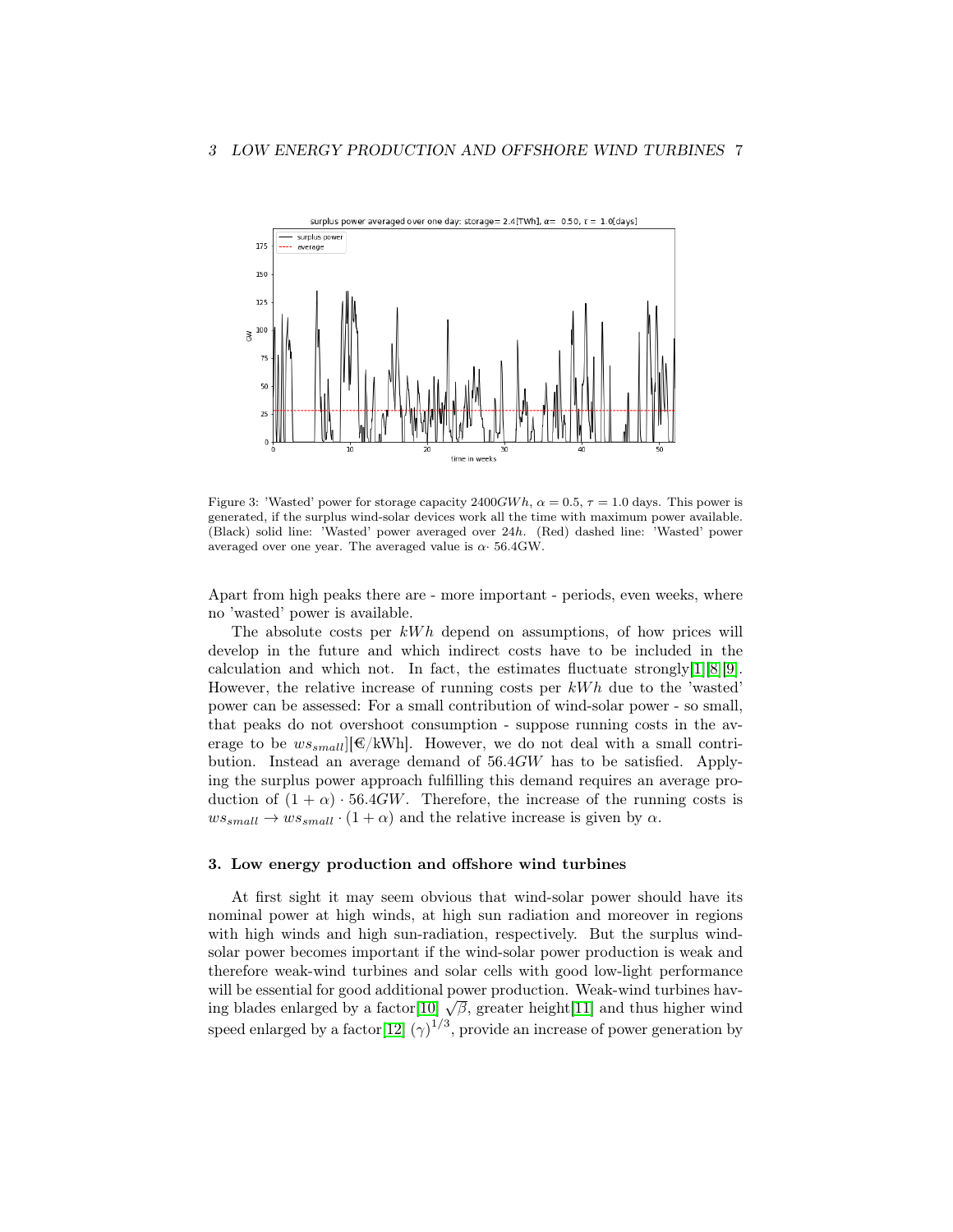

<span id="page-7-1"></span>Figure 4: Delay time  $\tau$ [days] versus storage capacity  $E_{sfmax}$ [GWh] for various values of the strength  $\alpha$ . Left: The surplus power  $\alpha P_{low}$  has enhanced performance at low wind and low radiation, cf. eq.[\[7\]](#page-7-0) leading to distinctively shorter delay times  $\tau$ . Right: The surplus power  $\alpha P_{vOff}$  is delivered by offshore wind turbines. Their averaged contribution to the electric power generation is still small, only 2.8GW in 2019. However, a continuous expansion is intended, therefore we have scaled the present offshore power generation by a factor of 56.4/2.8. So for  $\alpha = 0.5$  the required offshore power has to exceed the value of 2019 by a factor of 10. According to our calculations such an expansion would lead to promising results: Again distinctively shorter delay times  $\tau$ .

a factor of  $\beta \cdot \gamma$ . We choose  $\beta \cdot \gamma = 2$ . This doubles the power production in the low-wind regime,  $P_l = 2 \cdot P$ . In the high wind regime, however, the power pro-duction saturates since these turbines have a reduced nominal power[\[12\]](#page-10-8)  $P_{nom}$ . This justifies the ansatz

$$
P_l(t) = P_{nom} \cdot \tanh\left(\beta \cdot \gamma \cdot P(t)/P_{nom}\right), \ \beta \cdot \gamma = 2
$$

Weak-light performance of solar cells[\[13\]](#page-10-9) depends on the material used[\[14\]](#page-10-10). Mono-crystalline PV modules [\[15\]](#page-10-11), multi junction [\[16\]](#page-10-12) with selected band gaps and in the future the new generations of DSSCs[\[17\]](#page-11-0)[\[18\]](#page-11-1) may have good weak light performance. And we assume that with good weak light performance the generated power can increase - as for the wind power - by a factor of 2 also in the weak-light regime. (This approximation may be crude but less important as well, since the capacity factor of solar cells is dismal, at least in Germany[\[19\]](#page-11-2), 10 − 13 %, and therefore the dominant power generation will be that of wind turbines). So we get for the total surplus power (here defined as  $P_{low}$ ) the ansatz

<span id="page-7-0"></span>
$$
P_{low}(t) = P_{va} \cdot \tanh\left(2P_v(t)/P_{va}\right) \tag{7}
$$

and

$$
\delta E_v = (P_v(t) + \alpha P_{low}(t)) \cdot \Delta t
$$

To demonstrate the importance of low energy production, we have selected a low nominal power  $P_{nom}$  for  $P_{low}$ :  $P_{nom} = P_{va}$ . And the average wind-solar power is about five times less than the normal nominal power.

The calculations correspond to those of the previous section. Results are presented in Fig. [4.](#page-7-1) The distinctly better outcome for the delay times  $\tau$  is obvious in spite of the low nominal power  $P_{va}$  of  $P_{low}$ . This proves the importance of good performance in weak wind and low light situations.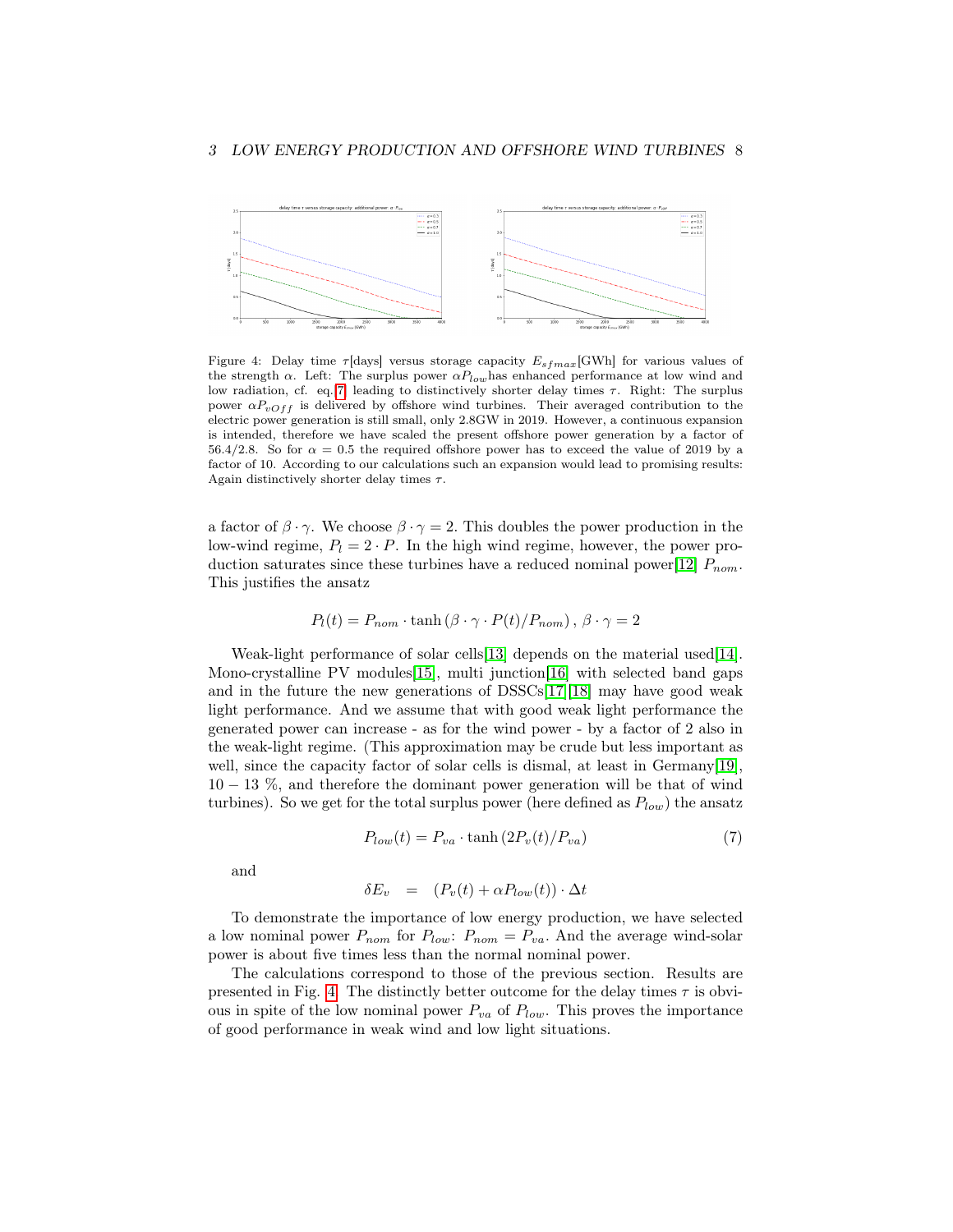We found a similar improvement of the results when using offshore wind turbines. We repeated the calculations, only replacing the weak wind power by scaled offshore wind power. With a value of about 20 the scaling factor guaranteeing  $P_{va_{Off}} = P_{da}$  is rather large since at present the offshore power amounts to 5% of the electric load (average) only, cf. Fig[.4.](#page-7-1).

## 4. Addition of all possible electric energy in Germany

In the two preceding sections the possibility of applying solar-wind power without excessive use of storage devices has been demonstrated. However, we had only discussed the case of replacing the present electric energy production by wind-solar power. But this amounts to about  $20\% \approx 60$  GW[\[1\]](#page-9-0) over the year, whereas the total energy production amounts to  $\approx 280$  GW, averaged over the year). 80% consists of energy production for transport on a fossile basis, warm water, space heating and process heating. Converting this energy production into electric power should be possible not completely but to a large extent.

Therefore, the question is inescapable: Can all this electric power be generated by wind-solar power alone. I think a precise answer to this question presumes inspecting all the fluctuation data of wind and radiation across the various parts of Germany over many years. This is possible but beyond the scope of the present paper.

On the other hand, when we look at the required electric storage results for the various examples in the introduction we conclude that compared to the less drastic volatility of electric consumption the volatility of wind-solar power is the dominant part, cf. red dotted curve in Fig[.1.](#page-2-0) But this part can be estimated by simple scaling as in section II, leading to a scale factor of 5. This would mean that the plots in Fig[.2](#page-5-0) and Fig. [4](#page-7-1) remain the same, only the storage values on the horizontal axis had to be multiplied by a factor of 5. Since the storage values are not particularly critical, the effect of scaling would require a shift  $\alpha \to 0$  or  $\alpha \rightarrow 1$ , which in our view seems to be a tolerable change.

Furthermore we can argue that in spite of its enormous volatility at least part of the 'wasted' power can be used for chemical, in particular electrolytic processes, by which artificial fuel can be produced, e.g. for airplanes. This again would reduce the required wind-solar energy and thus the scaling factor.

It should also be pointed out that in any case the number of required wind turbines is enormous. After conversion into electric power an average power of  $\approx 250$  GW[\[1\]](#page-9-0)[1] has to be generated in Germany. Assuming i) a capacity factor of 25% for wind turbines[18]) and ii) a 1/3 contribution of solar power (probably a bit less[\[20\]](#page-11-3)), a simple calculation leads to a required nominal wind power of 650000 $MW$ . This means 430000 {110000} wind turbines of the 1.5 $MW$  {6MW} type (height 120m {200m}) are needed to produce the average power. But this is not enough. In our approach this number has to be increased by 60-100% to control volatility.

In view of these large numbers manufacture of wind turbines in mass production should be possible, reducing the cost of wind-solar power.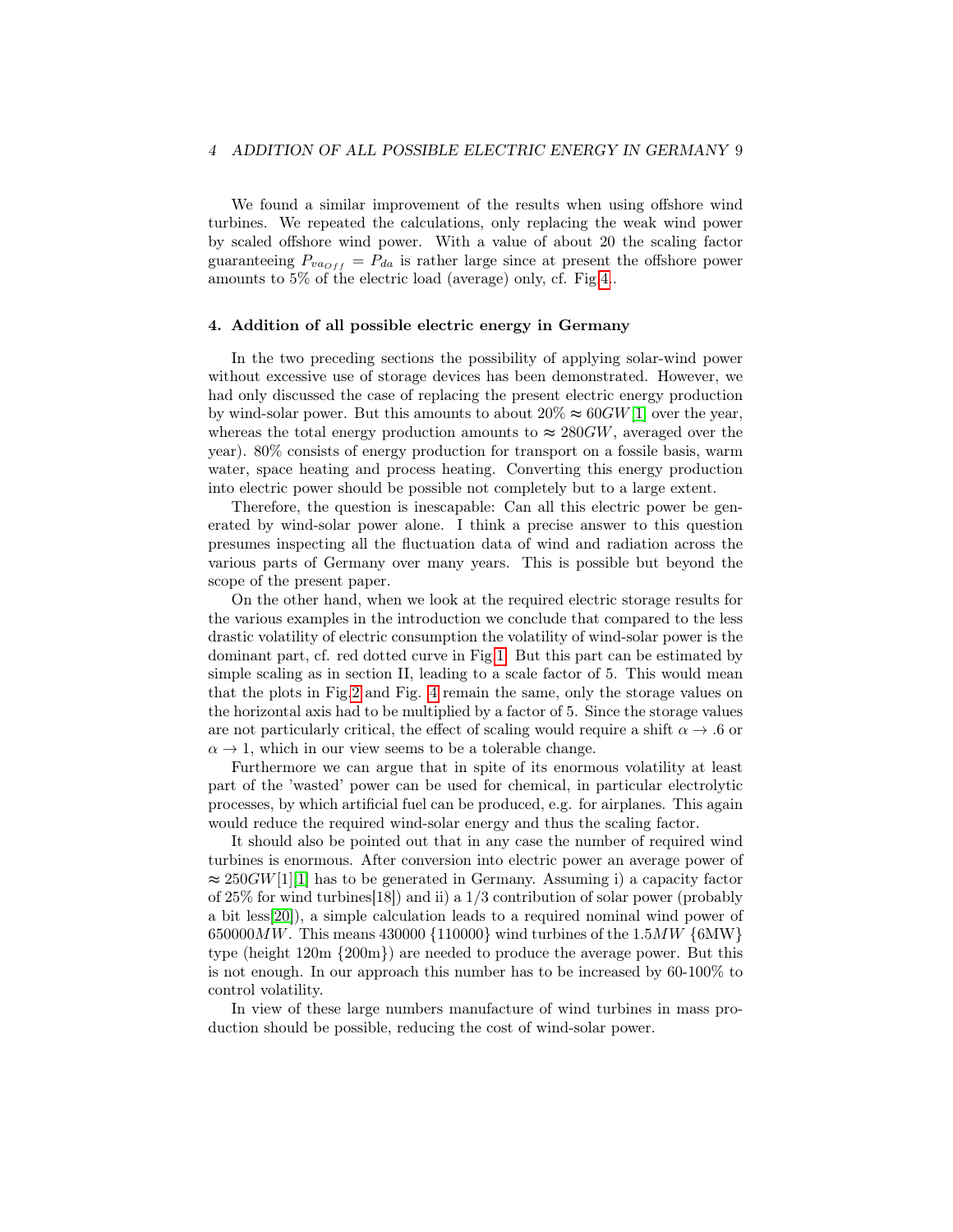#### 5 CONCLUSIONS 10

#### 5. Conclusions

Is it possible to switch all present electric energy production of Germany to wind-solar power? This question has been answered in the negative by  $Sim[5]$  $Sim[5]$ . The main topic of this paper is to show that Sinn's judgement is too pessimistic. When choosing a different ansatz, the results become different: We suggest marginalizing the strong volatility of wind-solar power by i) adding a substantial surplus of wind-solar power ii) installing smart meters[\[4\]](#page-10-0),[\[6\]](#page-10-2) iii) selecting different kinds of wind turbines, solar devices and switching to a good deal to offshore wind turbines.

The results of our ansatz are encouraging: The electric storage needed is reduced by more than 90%, even nearly 100% should be possible.

The prize to be paid would be a 50% - 100% surplus of wind-solar power devices compared to the situation in which only the averaged wind-solar power production matches the averaged power consumption.

Our precise data[\[3\]](#page-9-2) extend over the year 2019, a period sufficient to show that wind-solar power can be promising. Unambiguous results will be confirmed when weather conditions in Germany are carefully analyzed over a period of many years - but this is beyond the scope of the present paper. However, based on the present data, measured every 15 minutes in 2019, our approach avoiding excessive passive storage leads to the following conclusions: First, this approach is applicable to electric energy production in Germany and in other nations also, having no access to huge storage devices. Second, this approach leads to the prediction, that most of the present power demand of Germany could be supplied by wind-solar power alone. Third, this approach does no longer exclude the hope that even if most of the energy production in Germany is switching to electric energy - which means a factor of about 5[\[1\]](#page-9-0) -, this energy can be delivered by wind-solar power. In this case, however, no matter how we slice it, alone the number of required wind turbines would become tremendous: 430000 [110000] wind turbines of the  $1.5MW[6MW]$  type (height  $120m$  [200m]). Controlling the volatility according to our approach would increase these numbers further by  $50-100\%$ . The running costs would rise by a factor  $(1+\alpha)$ ,  $\alpha$  being the strength of the additional electric power production, defined in section 2. According to our calculations reasonable values for  $\alpha$  are in the range [0.5, 1.0].

#### References

- <span id="page-9-0"></span>[1] Sinn,H.-W., 2017. Buffering volatility: A study on the limits of Germany's energy revolution, European Economic Review 99, 130.
- <span id="page-9-1"></span>[2] DNV GL, 2015. Overview of Potential Locations for New Pumped Storage Plants in EU 15, Switzerland and Norway. Seventh Framework Programme, Theme 5. ESTORAGE.
- <span id="page-9-2"></span>[3] All consumption and production data of year 2019 obtained from ENTSO-E, the 'European Network of Transmission System Operators for Electricity,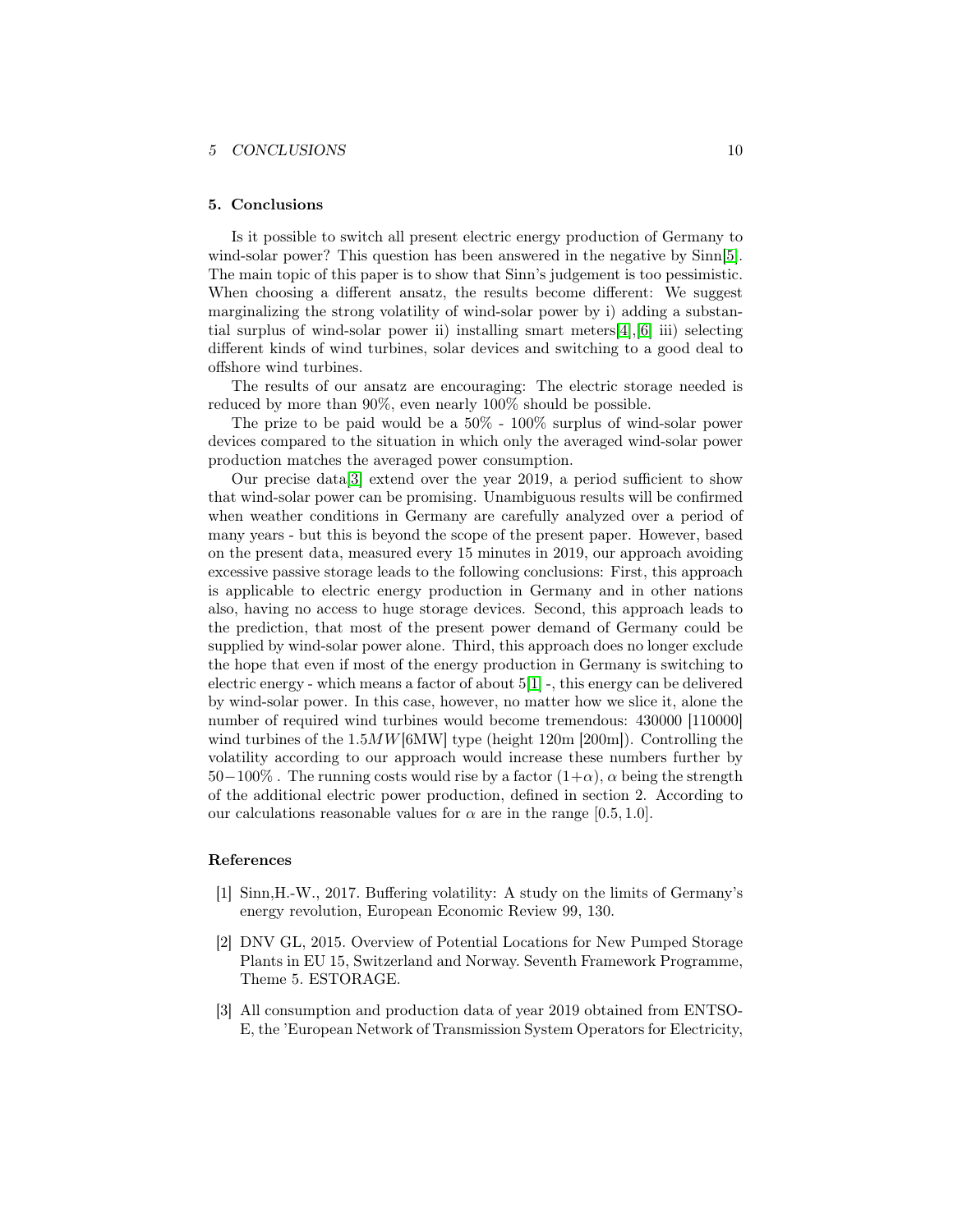cf.

https://transparency.entsoe.eu/generation/r2/actualGenerationPerProductionType/show

- <span id="page-10-0"></span>[4] Auer, H., Haas, R., 2016. On integrating large shares of variable renewables into the electricity system, Energy 115, 1592–1601 .
- <span id="page-10-1"></span>[5] Sinn,H.-W.,2013, Energiewende ins Nichts, christmas lecture 2013 (German),https://www.youtube.com/watch?v=jm9h0MJ2swo
- <span id="page-10-2"></span>[6] Weranga,K.S.K., Kumarawadu,S., Chandima,D.P.,2013, Smart Metering Design and Applications, Springer, Singapore, 978-981-4451-81-9 (ISBN).
- <span id="page-10-3"></span>[7] Krause, S.M.,Börries, S., Bornholdt,S.,2015, Econophysics of adaptive power markets: When a market does not dampen fluctuations but amplifies them, Phys. Rev. E 92, 012815 .
- <span id="page-10-4"></span>[8] IRENA 2020, Renewable Power Generation Costs in 2019, International Renewable Energy Agency, Abu Dhabi. ISBN 978-92-9260-244-4.
- <span id="page-10-5"></span>[9] Kost, C., Shammugam, S., Jülch, V., Nguyen, H.-T., Schlegl, T., 2018, STROMGESTEHUNGSKOSTEN ERNEUERBARE ENERGIEN, Fraunhofer ISE March 2018.
- <span id="page-10-6"></span>[10] Rao, K., 2019, Wind Energy for Power Generation, Springer, ISBN-13: 9783319751320.
- <span id="page-10-7"></span>[11] Knoll, A.,2012, WEA für schwachen Wind halten Onshore-Markt in Schwung, Smarter World, December 03.
- <span id="page-10-8"></span>[12] Khalafallah, M. Z., Kandil, H. A., 2018, Wind Turbines for Low-Wind Speed Applications, Scholar'S Press.
- <span id="page-10-9"></span>[13] Wirth, H., 2020, Recent Facts about Photovoltaics in Germany, Fraunhofer ISE, June 10.
- <span id="page-10-10"></span>[14] Litzenburger, B., Pingel, S., Janke, S., Held, S., Alam, R., 2014, LOW LIGHT PERFORMANCE OF SOLAR CELLS AND MODULES, 29. European Photovoltaic Solar Energy Conference, Amsterdam, the Netherlands, DOI: 10.4229/EUPVSEC20142014-5CV .
- <span id="page-10-11"></span>[15] Grunow, P., Lust, S., Sauter, D., Hoffmann, V., Beneking, C., Litzenburger,C., Podlowski, L., 2004, WEAK LIGHT PERFORMANCE AND ANNUAL YIELDS OF PV MODULES AND SYSTEMS AS A RESULT OF THE BASIC PARAMETER SET OF INDUSTRIAL SOLAR CELLS, 19th European Photovoltaic Solar Energy Conference, 7-11 June 2004, Paris, France.
- <span id="page-10-12"></span>[16] Dimroth, F., Tibbits, T. N. D., Niemeyer, M., Predan, F., Beutel, P. et.al., 2016, Four-Junction Wafer-Bonded Concentrator Solar Cells, IEEE Journal of Photovoltaics 6, 343, DOI: 10.1109/JPHOTOV.2015.2501729.